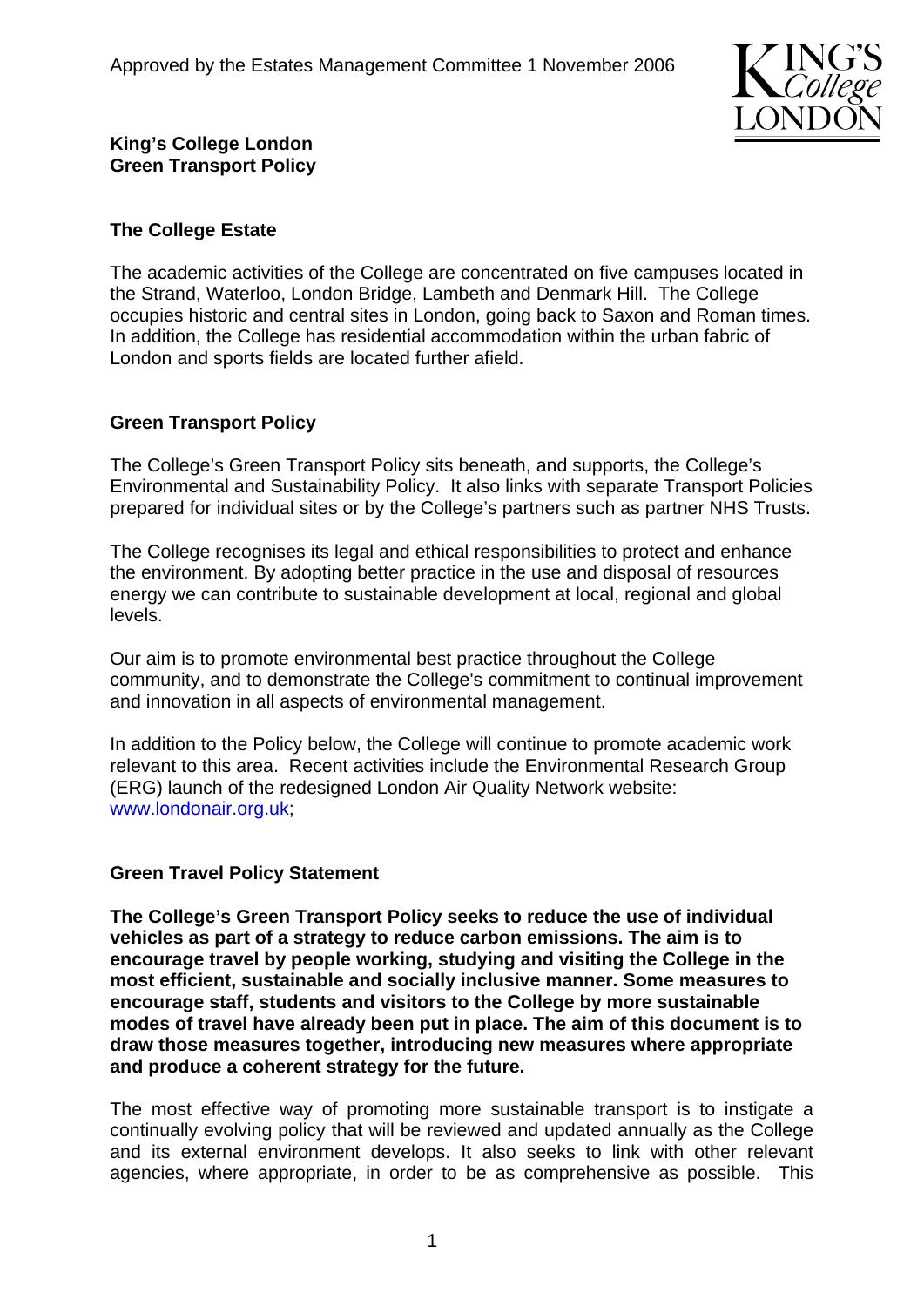document therefore establishes the basis for the green transport initiatives to be pursued.

To this end, the College's Policy has the following objectives:

- 1. to reduce the use of vehicles to that necessary for core essential business activities and for disabled staff, students or visitors;
- 2. to promote the use of public transport to and between College campuses;
- 3. to promote the use of bicycles to and between College campuses;
- 4. to promote walking to and between College campuses;
- 5. to promote vehicles with alternative fuels within the College fleet

## **Implementation**

Objective 1: to reduce the use of vehicles to that necessary for core essential business activities and for disabled staff, students or visitors;

- As a Central London institution, the College already has relatively few car parking spaces. As part of the College Estates Strategy, provision on each Campus is to be regularly reviewed to see where further improvements can be made, linked with objectives 3 and 4;
- As part of the College's procurement strategy, reduce the number of suppliers to the College and hence the number of delivery vehicles serving the College.
- Promote car sharing in the allocation of any car parking spaces;
- The College's Estates Strategy should seek, where possible, to consolidate the physical locations of the College estate to minimise the need for travel between different locations and, if any further expansion of the College estate is considered, for example, additional student residences, these should be located conveniently to existing College locations, with easy walking, cycling or public transport routes, unless part of an over-riding academic strategy.

Objective 2: to promote the use of public transport to and between College campuses

- The College already provides interest-free season ticket loans for annual season tickets for staff, and will continue to do so.
- The College will continue to work with external agencies to improve public transport links to and between its campuses:
	- o As a Member of the South Bank Employer's Group, which underwrites the RV1 Bus, operated by TfL, which connects four of the College's campuses;
	- o Through the service level agreement with GSTT, which finances the Guy's and St Thomas' bus connection;
	- o Through its role as a Friend of the Cross River Tram;
	- o Through its activity on the London Tube Users Forum;
	- o Through links on the College website to TfL, in particular to the TfL Journey Planner http://journeyplanner.tfl.gov.uk;
	- o Through continued representation to Network Rail and SLAM and KCH NHS Trusts to improve the accessibility of Denmark Hill Station and the frequency of services to London Bridge;